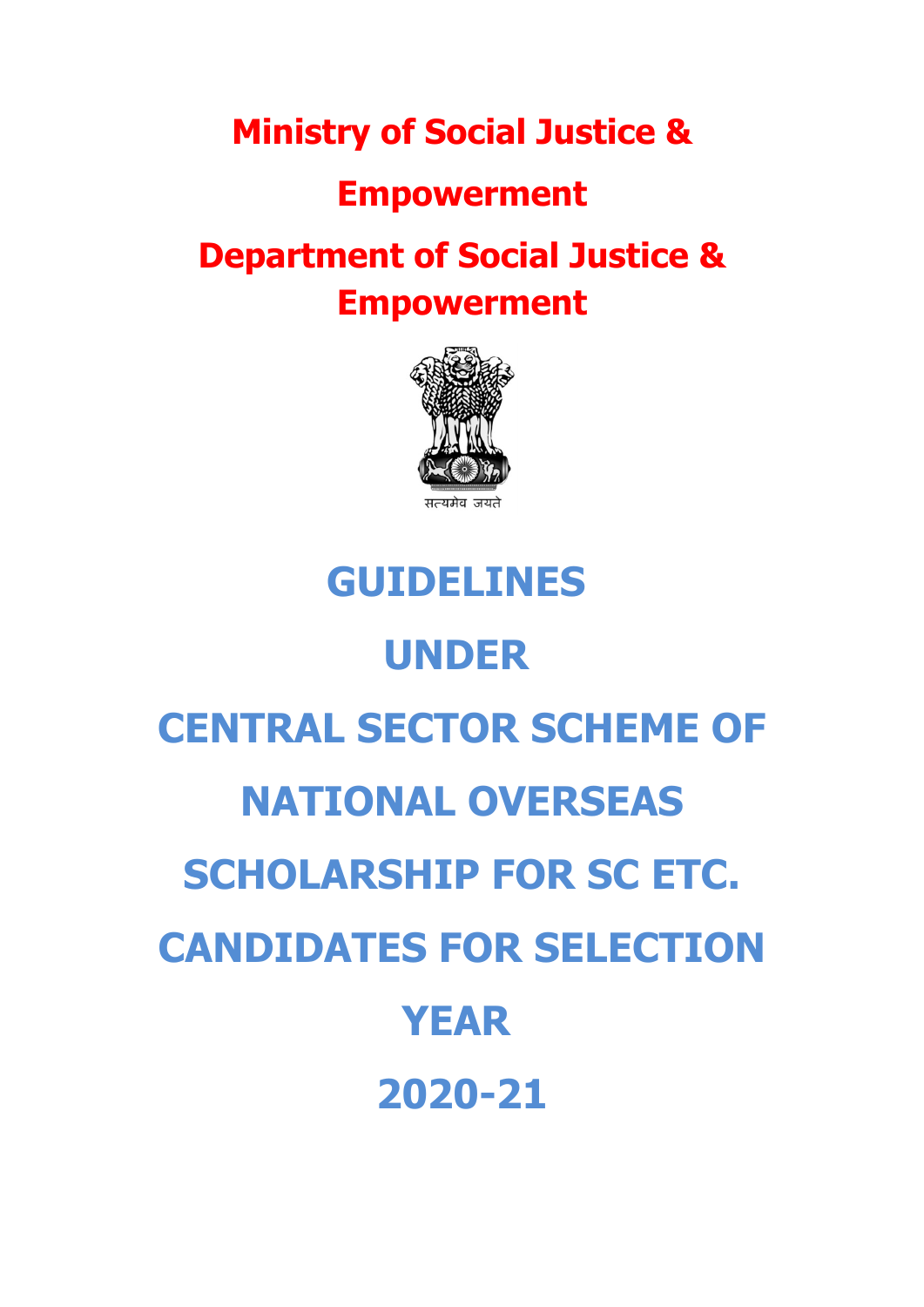#### **I. Objective of the Scheme**

The Central Sector Scheme of National Overseas Scholarship is to facilitate the low income students belonging to the Scheduled Castes, Denotified Nomadic and Semi-Nomadic Tribes, Landless Agricultural Labourers and Traditional Artisans category to obtain higher education viz., Master degree or Ph.D courses by studying abroad thereby improving their Economic and Social status.

#### **II. Scope**

**a)** In each Selection Year, 100 fresh awards, subject to availability of funds, will be given under the Scheme. The Scheme provides financial assistance to the selected candidates for pursuing Masters level courses and Ph.D. courses abroad in the Institutions/Universities accredited by the Government/ an authorized body of that country in any fields of study.

**b**) The following is the category wise distribution of slots for various groups eligible for scholarship under the scheme:

|              | S. No. Category                                                 | <b>Numbers</b> |
|--------------|-----------------------------------------------------------------|----------------|
| a)           | <b>Scheduled Castes</b>                                         | 90             |
| b)           | Denotified, Nomadic and Semi-Nomadic Tribes                     | 06             |
| $\mathsf{C}$ | <b>Landless Agricultural Labourers and Traditional Artisans</b> | 04             |
|              | Total slots                                                     | 100            |

**c)** If for any specific year, successful candidates are not available to the extent prescribed for each of the above listed categories, the awards for that year will become open for candidates belonging to other categories mentioned above as per merit grades attained by such candidates.

**d)** 30% of the awards for each year shall be earmarked for women candidates. However, in case, adequate women candidates are not available as per the stipulations of the scheme, then the unutilized slots will be utilized by selecting suitable male candidates.

**e)** Bachelors Level courses in any discipline are not covered under the Scheme. **f)** Candidates already staying/ studying abroad are not eligible for scholarship under the Scheme.

**g)** Candidates having unconditional offer of admission to top 1000 ranked foreign Institutes/Universities as per the latest available QS ranking only will be selected for grant of scholarship during the first three rounds of selection out of a total of four rounds in the selection year. During the fourth cycle of selection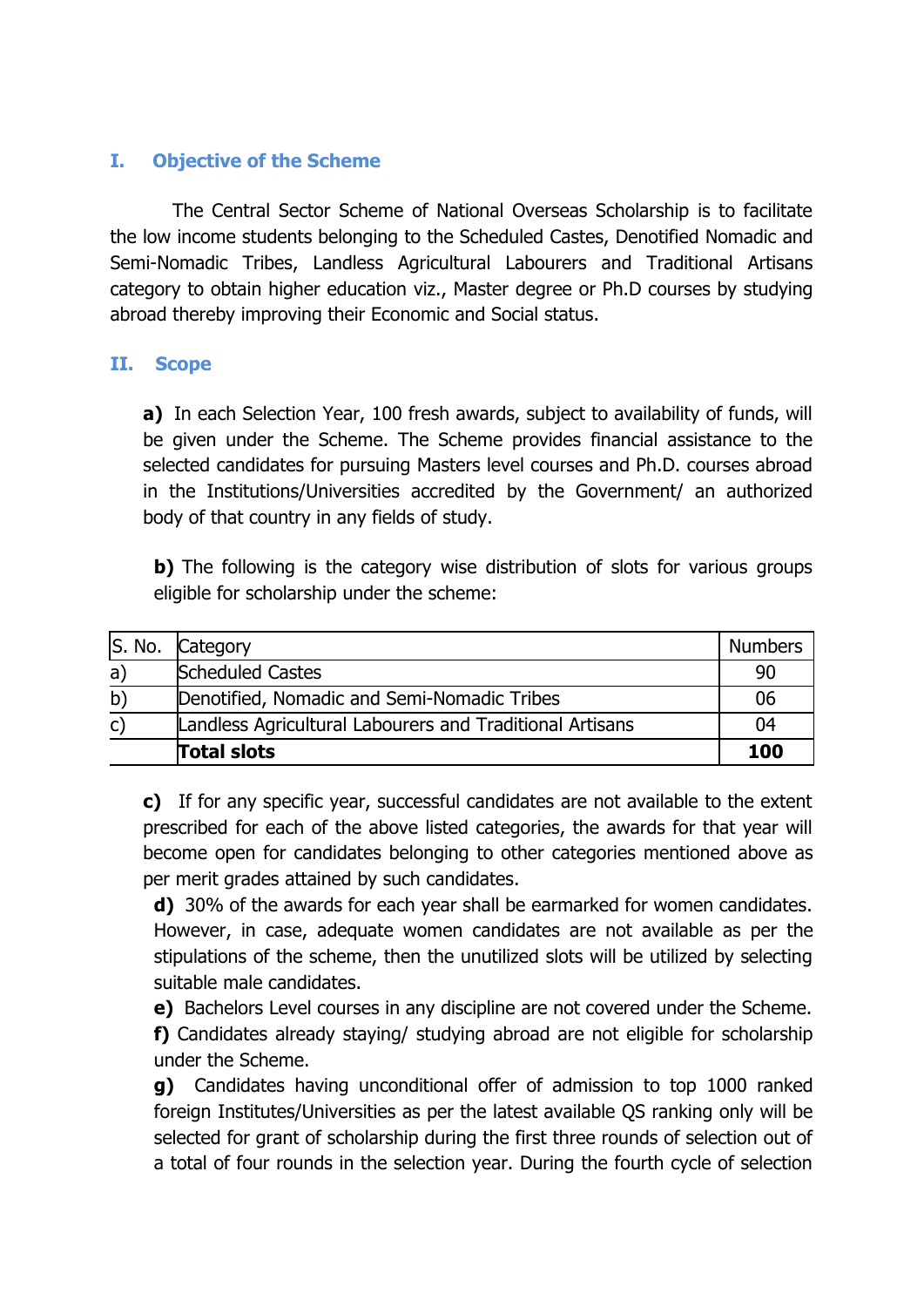priority will be given as follows :

- i. Candidates having unconditional offer letter of admission from Top 1000 QS Ranking Institutions applying in the fourth cycle.
- ii. Candidates having unconditional offer letter of admission from other recognized Institutions who have applied for scholarship under the scheme during the previous cycles or current cycle.
- iii. Candidates submitting proof of applying in any recognized institution applying for scholarship under the scheme in any of the cycles.

However, any financial condition mentioned in the offer of admission such as deposit of fee or any other amount, or proof of source of funds, shall not be a bar for consideration of application under the Scheme guidelines.

#### **III. Minimum Qualification**

In order to be eligible for scholarship, at least 60% of marks or equivalent grade in the qualifying examination would be required. In case of Ph. D courses, the qualifying exam would be Master's Degree and for Master's Degree courses, the qualifying examination would be Bachelor's Degree.

#### **IV. Age**

Not more than 35 (Thirty Five) years, as on first day of April, 2020.

#### **V. Income Ceiling**

Total family income from all sources shall not exceed Rs. 8.00 lakh per annum in the preceding year, i.e., 2019-20.

#### **VI. Family**

Under the Scheme, for determination of family income, the family will be considered as following:

"The candidate applying for scholarship, his/her parents and siblings below the age of 18 years and also his/ her spouse and children below the age of 18 years."

Note: In case of married women, income of the in-laws and her spouse and children below the age of 18 years will be considered.

#### **VII. Maximum Number of children in a family for the award**

Not more than two children of the same parents/guardians will be eligible for scholarship under the scheme and a self-certification will be required from the candidate to this effect. An awardee cannot be considered for the award for a second time as the award can be given only once. The second child of the same parents/guardians will be considered only if slots are still available for that cycle in which the applicant has applied.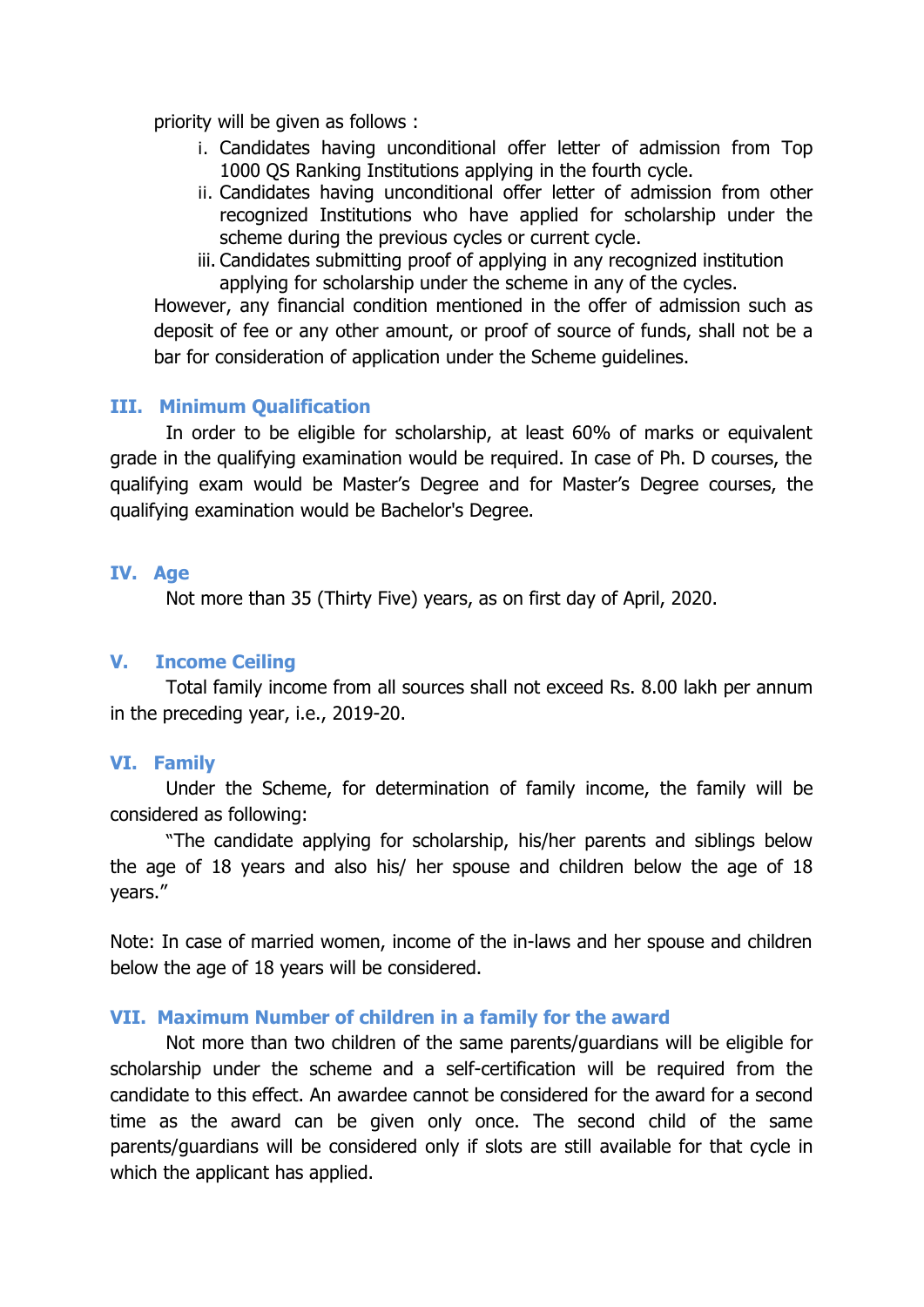#### **VIII. Application Procedure**

- a. The scheme will be advertised in the newspapers/ other media giving summarized information about the Scheme. The candidates shall, after assessing their eligibility and suitability, as per the eligibility conditions of the Scheme, can apply online to this Ministry on the portal, i.e., www.nosmsje.gov.in.
- b. The portal shall be opened for calling of applications from April, 2020 for a period of 30 days and only online applications received shall be considered for award in the first cycle of selection. In case the slots remain unfilled, the portal will be again opened every quarter for a period of 30 days (i.e. from 1st July, 2020 to 30<sup>th</sup> July, 2020, 1<sup>st</sup> October, 2020 to 30<sup>th</sup> October, 2020 and 1<sup>st</sup> January, 2021 to 30<sup>th</sup> January, 2021) until all the slots are filled. Once all the 100 slots are filled, the portal will not be reopened for submission of applications.
- c. Online applications complete in all respects only shall be considered for award. All the incomplete applications will be summarily rejected. However, the rejected candidates will have the option to apply in subsequent phases of selection.

#### **IX. Selection Procedure**

- a. Initially, only candidates who have obtained unconditional offer of admission from one of the foreign Institutions/ Universities which are in the list of top 1000 ranked institutions/ universities from the academic session 2020-21 and onward shall be considered for award of scholarship for studying in that Institution/University subject to fulfillment of other eligibility conditions of the Scheme. No request for change of Institution/University shall be entertained.
- b. For every cycle of selection, merit list of the eligible candidates shall be drawn up on the basis of the rank, as per the latest available QS ranking, of the foreign Universities/ Institutions where the candidate has secured admission and scholarships shall be awarded in order of merit. The candidates holding an offer letter from the higher ranked University/ Institution will be ranked higher in the merit list. In case of a tie between the QS rankings of two or more candidates their position in merit will be decided on the basis of the marks/grades secured by the candidate in the qualifying examination for the higher studies for which the scholarship has been applied for.
- c. If, even after the third cycle of selections sufficient candidates have not been selected for award of scholarship, in the fourth cycle of selections such candidates who have either obtained unconditional offer of admission from, or have applied but not yet secured admission in, any foreign institute/ university shall also become eligible for award of scholarship, even if the institution/university does not figure in the top 1000 QS ranking. The merit list will be drawn in the following order during the  $4<sup>th</sup>$  cycle of selection:
- i. The candidates already holding an unconditional offer letter from the top 1000 QS ranked foreign institutions/ Universities will be given preference and will be placed at the top of the merit list of the fourth cycle in the order of the QS ranking of the Institution they have secured admission in. If there is any tie that shall be resolved in the manner prescribed in b) above.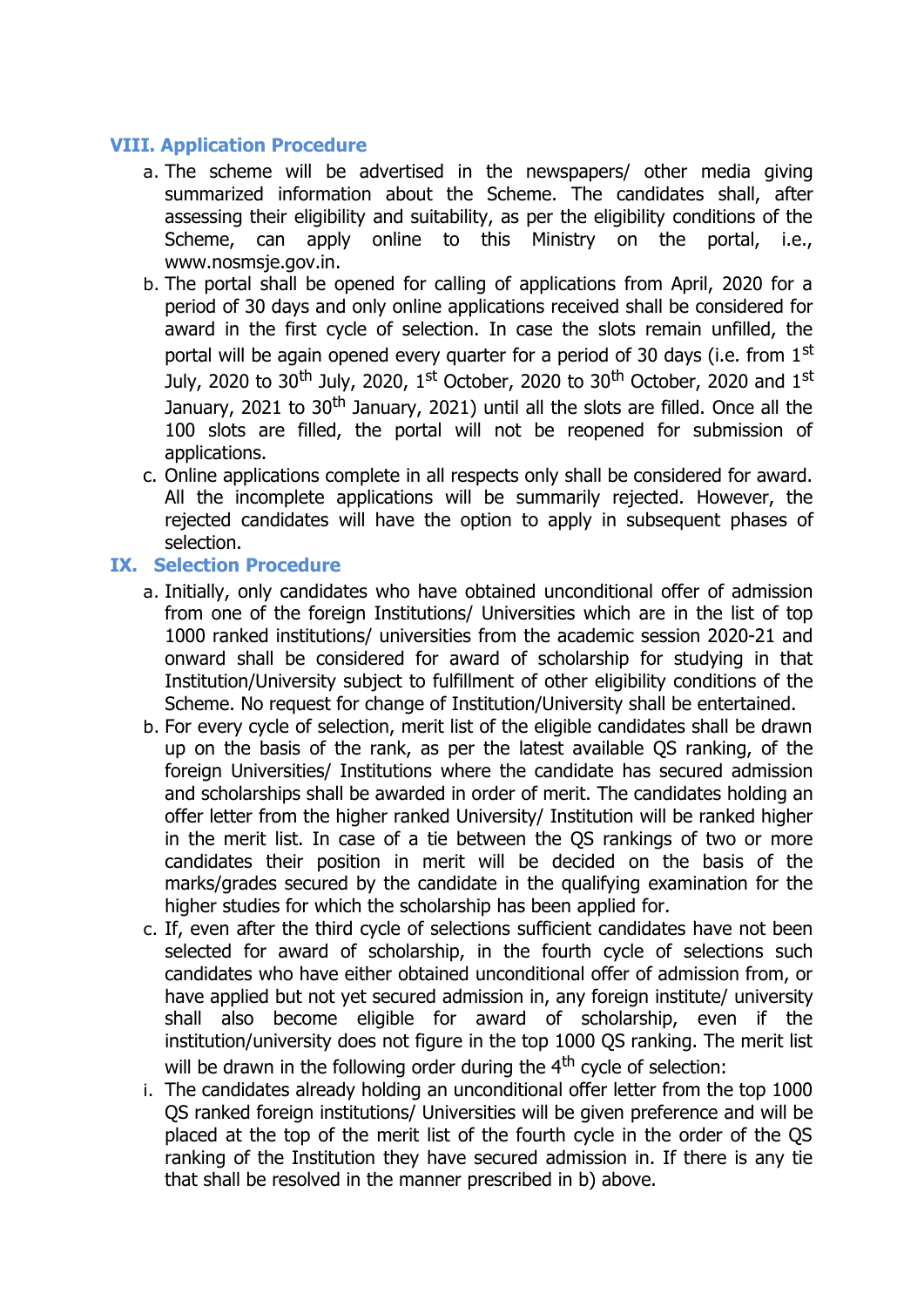- ii. In case slots still remain vacant, such eligible candidates who have secured unconditional offer of admission in any foreign institution/ university and have applied for scholarship under the Scheme in any cycle shall be considered next. The merit of such candidates shall be based on the marks/ grades secured by the candidate in the qualifying examination for the higher studies for which the scholarship has been applied for.
- iii.If slots still remain vacant, candidates who have applied for, but have not yet secured unconditional offer of admission in any foreign University/ Institution, and applied for scholarship under the Scheme in any cycle shall be considered next. The merit of such candidates shall also be based on the marks/ grades secured by the candidate in the qualifying examination for the higher studies for which the scholarship has been applied for.
- d. The online applications of the eligible candidates shall be placed before the Selection-cum-Screening Committee for making their recommendations for selection and ranking of the eligible candidates for scholarship.
- e. The selected candidates who have already secured admission in foreign University/ Institution shall be issued provisional Award of Scholarship letters and Provisional Assurance letters shall be issued to such candidates who are yet to secure admissions in the foreign Universities/ Institutions.
- f. In case a candidate is given an award under the scheme, he/she shall be required to join the said course within a period of one year from the date of award letter failing which the award would stand automatically cancelled. The award will be admissible from academic year 2020-21 and no past claim will be entertained.
- g. In case a provisional assurance is given to the candidate, the same will be valid for a period of one year from the date of communication of the Assurance. The candidate given provisional Assurance will be required to obtain unconditional offer of admission in or join an accredited foreign University/ Institution within a period of one year from the date of the communication. On expiry of the specified period of time, the assurance will automatically get cancelled and no request for extension of assurance will be considered.

#### **X. Mandatory Conditions**

The candidates are required to make their own efforts in seeking admission in programmes/ fields specified in the Scheme in the latest available top 1000 QS ranking Institutions/ Universities.

- i. The candidate is not eligible for scholarship under this scheme to pursue the same level (Masters/Ph.D.) of course for which he/she has already acquired the qualification from any University/Institution either in India or abroad.
- ii. Employed candidates are required to provide a "No Objection Certificate" (NOC) from the Employer to this Ministry.
- iii. All administrative matters like study leave, salary etc. will be directly resolved by the candidate with his/her employer and as per rules of the serving organization. This Ministry will not take any responsibility or render any assistance in this regard.
- iv.It will be for the candidate to obtain the appropriate visa for a country wherein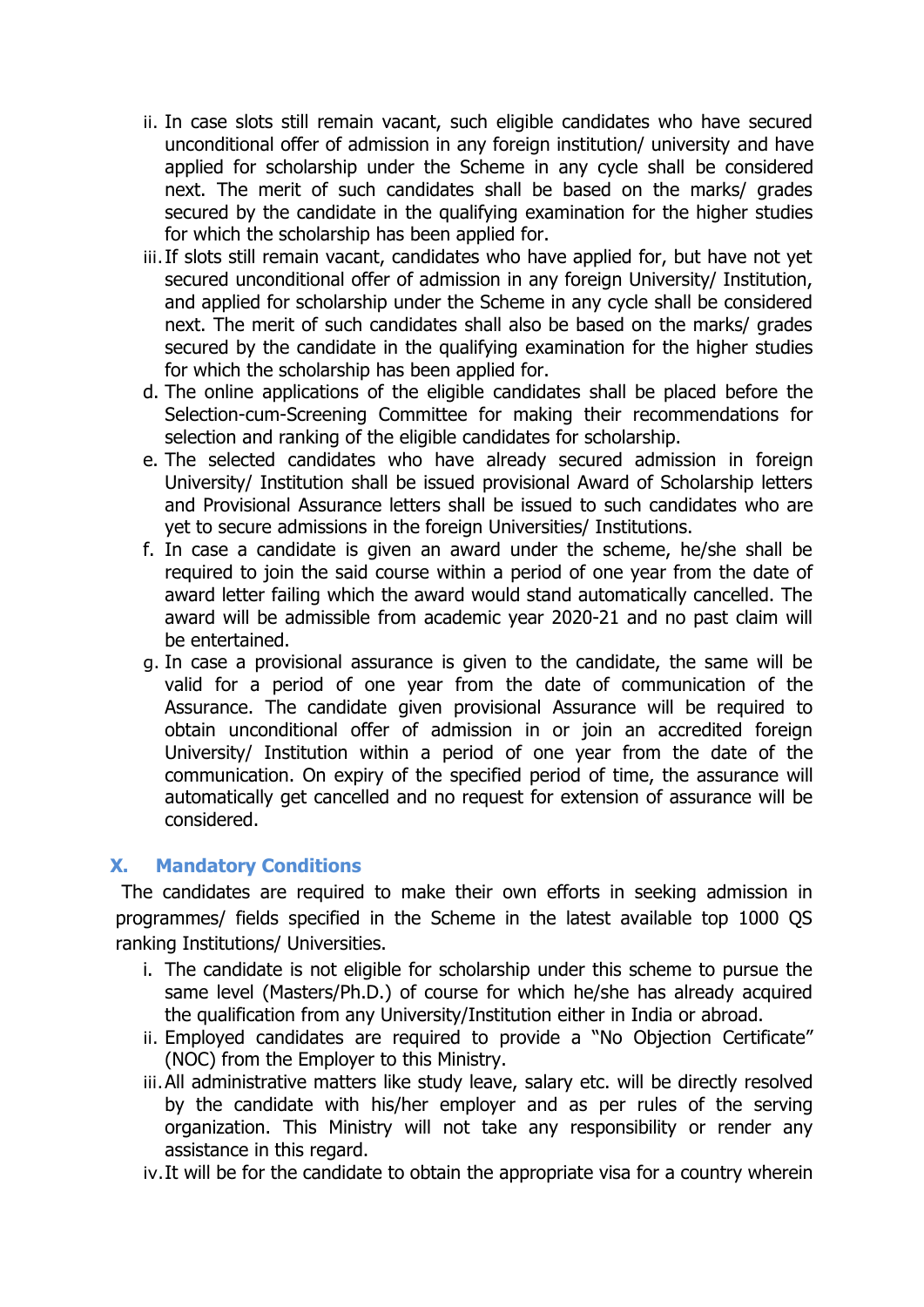he/she intends to study further with the award from the Scheme, and the Visa issuing authorities may see that only such type of visa be issued which only permits the candidate to pursue specified course abroad and thereafter the candidate returns to India. In case the candidate is applying for admission in any University in the United States of America, the candidate is required to obtain **J-1 VISA only**. The State Department of USA keeps a list of Designated Sponsor Organizations for J-1 visas for students. Candidates going to USA should apply in the J-1 Visa sponsoring Universities/colleges only. In case a candidate has applied for admission on F-1 Visa or has already obtained F-1 Visa, such candidate is not eligible for scholarship under the Scheme. Government of India will render no assistance to the candidate for obtaining Visa.

- v. The candidate will give an undertaking that he/she will allow his/her University to share information with concerned Indian Mission abroad and the Ministry. The candidate has also to give an undertaking that he/she is not in receipt of any scholarship from any government/ other organization including University/ College for the course he/she is applying under this scheme.
- vi.The Selected candidates are required to furnish all such documents and enter into such agreements before their departure as shall be decided by the Government of India from time to time.
- vii.The selected candidate is required to execute a bond on a non-judicial stamp paper before a notary-public with two sureties who will execute surety bonds separately for the actual amount to be spent by Government of India on the candidate or Rs.50,000/- (fifty thousand) whichever is more. Each of the surety bonds shall specify and cover for the estimated expenditure in Indian Rupees that would be incurred as travel expenses, fees, maintenance and contingency allowances, stipends, scholarship and other miscellaneous expenses, on the awardee during the entire period of study abroad and shall become payable by the sureties jointly or/and severally in case the awardee is declared a defaulter by the Ministry under the provisions of the scheme. The language of the bond as decided by the Government of India will be acceptable to the candidate.The selected candidates have to provide solvency certificates for both the sureties issued by Revenue department of the concerned State Government.
- viii.In case the selected candidate obtains admission in an accredited University/Institution abroad and joins the University/Institution before execution of bonds as mentioned in clause X(vii) and is not in a position to return to India then he/she may execute a Power of Attorney (POA) for any of his/her representative in India to act for and on his/her behalf to execute legal Bonds/agreements/undertakings with the Government of India. All such applicants are required to get the POA attested/validated by Indian Embassy/ High Commission in the country where he/she is pursuing studies.
- ix.The selected candidate will also be required to execute a bond with this Ministry and the Indian Mission abroad, as per prevailing laws of the foreign country, that the extension of stay abroad beyond completion of the course or duration of the scholarship under the scheme, whichever is earlier will not be permissible. However the extension of stay abroad beyond completion of the course or duration of the scholarship under the Scheme, whichever is earlier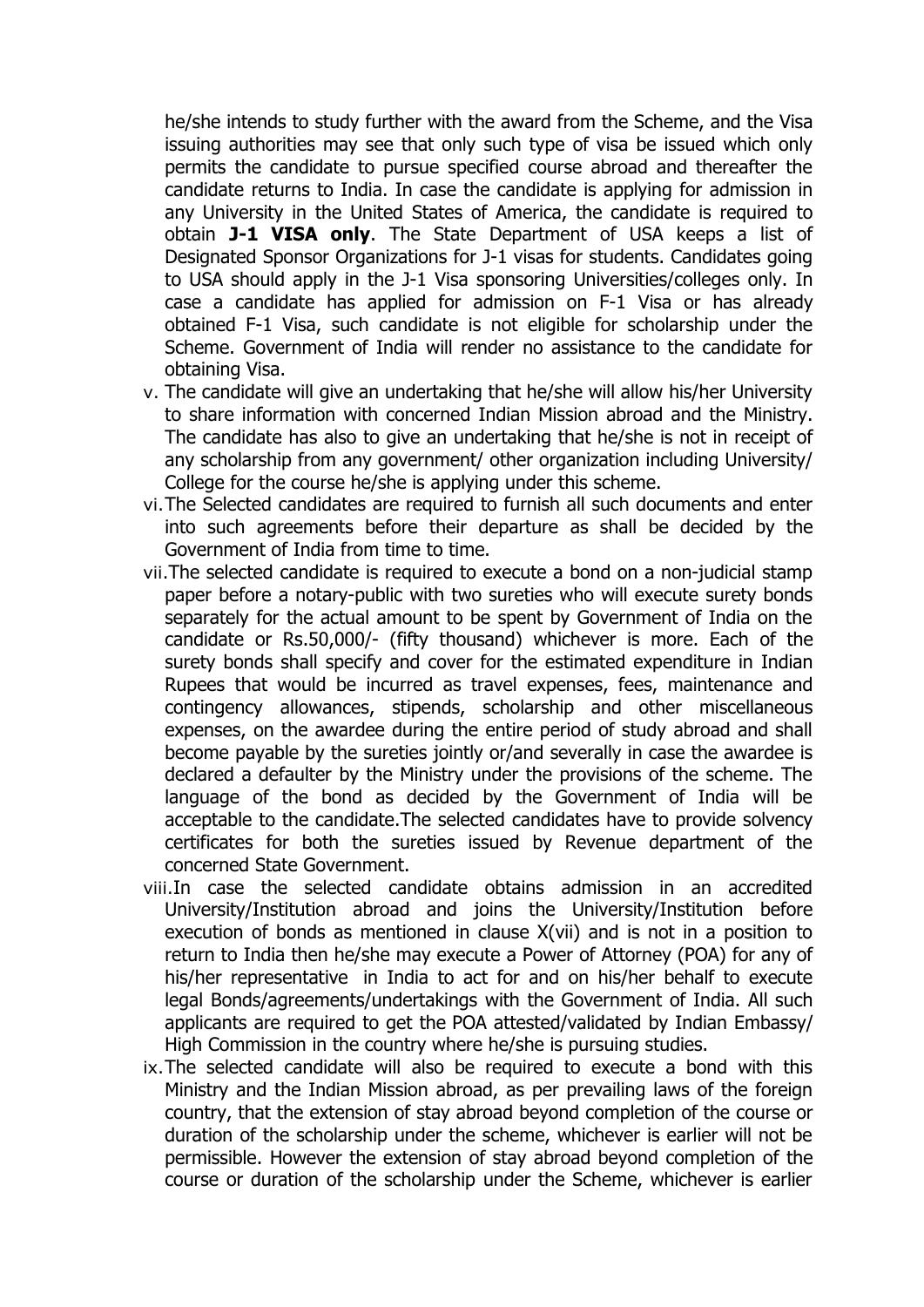will only be permissible as mentioned in clause  $X(xvii)$ .

- x. In case the married candidates take a decision to take their spouse and children with them or join them subsequently during the period of study, it is entirely for them to assess their financial potential and availability of passport, visa etc. as no financial assistance of any kind as well as any other support coverage is provided under the Scheme for their spouse and children.
- xi.In case the awardee was a Government Servant before going abroad, on return to India he/she is also required to serve the Government, if he/she continues to be in Government service after return to India, as one was before going abroad with award under the Scheme.
- xii.In case the awardee has received over payment through Indian Mission abroad or any other Government agency, he/she is liable to refund the same to Government of India and his/her employer (if any) is authorized to recover the excess amount from his/her dues, on request from Government of India, and refund the same to Government of India.
- xiii.No scholarship will be disbursed/ paid to the candidates who complete their education abroad without completing the required procedure/formalities under NOS Scheme.
- xiv.This Ministry, if necessary, in consultation with other Departments/Agencies, will take decision on such issues concerning awardees arising out of such situations and circumstances which are of unforeseeable nature and, thus, not covered under this written Scheme and the decisions of the Ministry will be final and binding on the awardees.
- xv.The candidates shall not change the course of study or research for which scholarship has been sanctioned. However, when situations arise where an awardee pursuing Ph.D in a University/Institution where one is initially registered finds his/her guide has left and there are no immediate replacements thereof or the University/Institutions has discontinued the research support facilities in the area where the awardee was pursuing Ph.D. research; the Indian Missions abroad in such cases are authorized to allow the awardee to change the University/ Institution as notified in the scheme, after the Missions are satisfied about such a need, however, subject to the condition that the credits if any earned by the awardee in the initial University/ Institution are accepted for transfer by the second University/ Institutions and that the total period of award will remain unchanged even on such a transfer/ change, which will be permitted only once during the award.
- xvi.In case of exigency at home where the awardee is required to return to India for some time to attend to it, the awardee is permitted to return to India for the specific purpose, after having informed the Indian Mission and the educational institution where one is pursuing studies about it. The awardee will, however, be required to bear to and fro journey expenses for the visit and shall also not be entitled to receive maintenance allowance under the scheme from the Indian Mission, for the period of being away from the place of his/her educational institution abroad and the maintenance allowance shall be resumed by the Indian Mission only from the date of his/her resuming the same course at the same institution. The awardee after having dealt with the situation at home, is required to return to the place of his/her educational institution, as early as possible; failing which, he/she shall be liable to be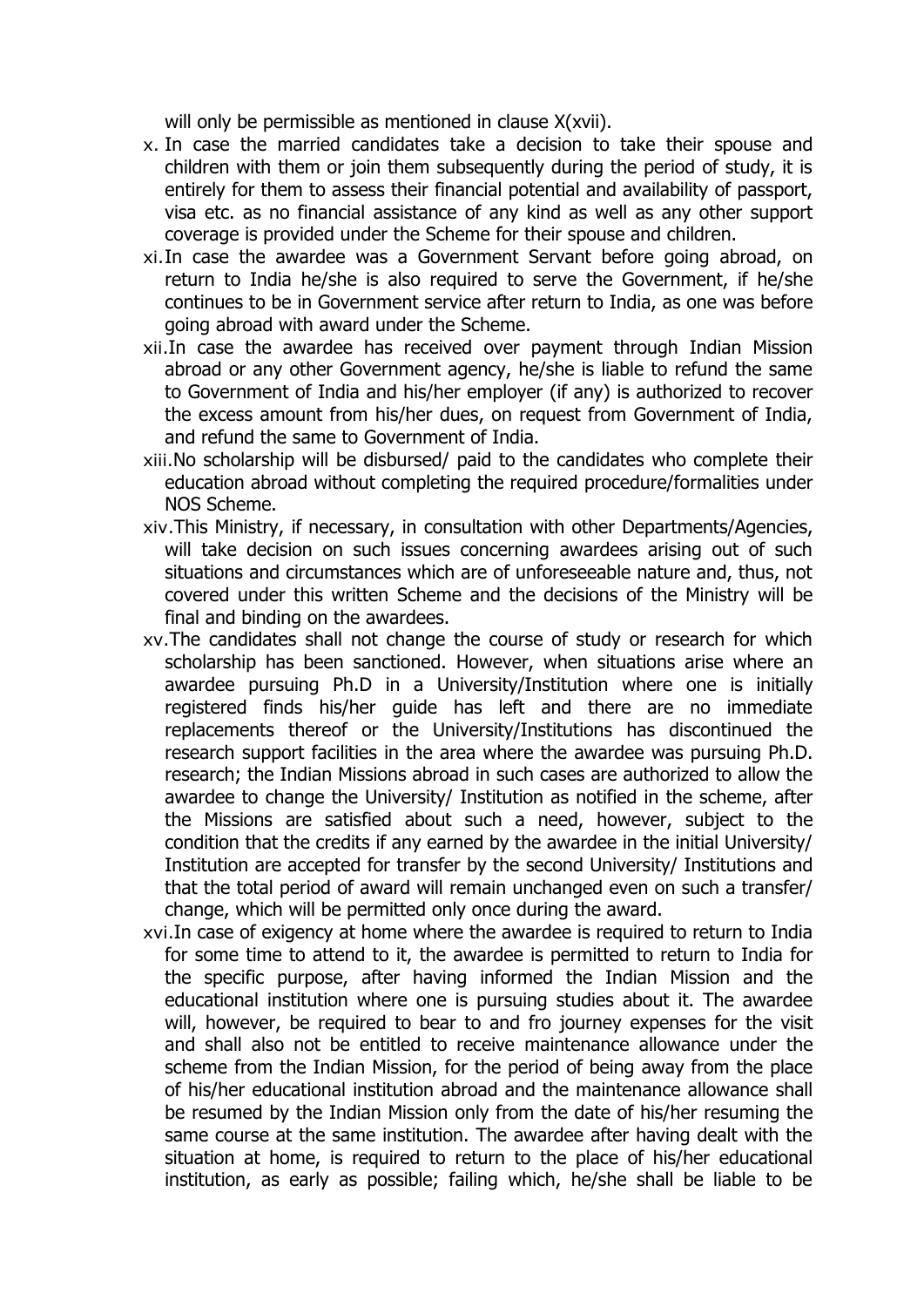declared a defaulter and the recovery proceeding will be initiated against him/ her.

xvii.All candidates after having availed of the award under the Scheme are required to return to India. However, the candidates are allowed to stay abroad after completion of the course for a period of 02 (two) years without any financial support if the candidate is able to obtain any employment and appropriate Visa for his/her stay in the foreign country. In that case, the candidate will duly inform the Ministry and the Indian Mission abroad about the employment details. The awardee after having returned to India is also required to immediately intimate to this Ministry in writing about having returned to India.

#### **XI. Role of Indian Mission**

- i. Indian Mission will make payments of tuition fees/maintenance allowance/other allowances to the students studying in their jurisdiction as per the existing arrangements and sanction orders.
- ii. In case the awardee is unable to complete the course successfully and that if the guide/head of the department of the candidate certifies that the candidate has not been found wanting in his/her commitment/dedication/attention to studies then the Ministry shall have the right to exempt him/her from the penalty clause of defaulter under the Scheme. The Indian Missions, in all such cases, will provide the return air passage to India by shortest route and economy class.
- iii.When the awardee overstays abroad for more than one month after successful completion of the course and then of his/her own returns to India at own cost, he/she will not be entitled to receive refund of return passage booked by him/ her. In normal circumstances, immediately after successful completion of the course, the Indian Missions abroad books the return journey, for the awardee as provided in the Scheme, and thus, the overstaying awardee without any specific purpose for more than a month after the course is over, will forfeit his/her claims of return passage at Government expense through Indian Missions abroad.
- iv.Monitoring the progress of the students as mentioned in para-XII.
- v. The Indian Missions are required to intimate to this Ministry about the return of the awardee to India.

#### **XII. Monitoring**

i. The Indian Missions abroad will obtain bi-annual progress reports from the University/ Institution where the awardee is pursuing his/her studies for which the award was given under the Scheme. The Missions will inform to this Ministry such serious adverse developments in case of the awardee which requires decision towards further continuation of the award or otherwise. The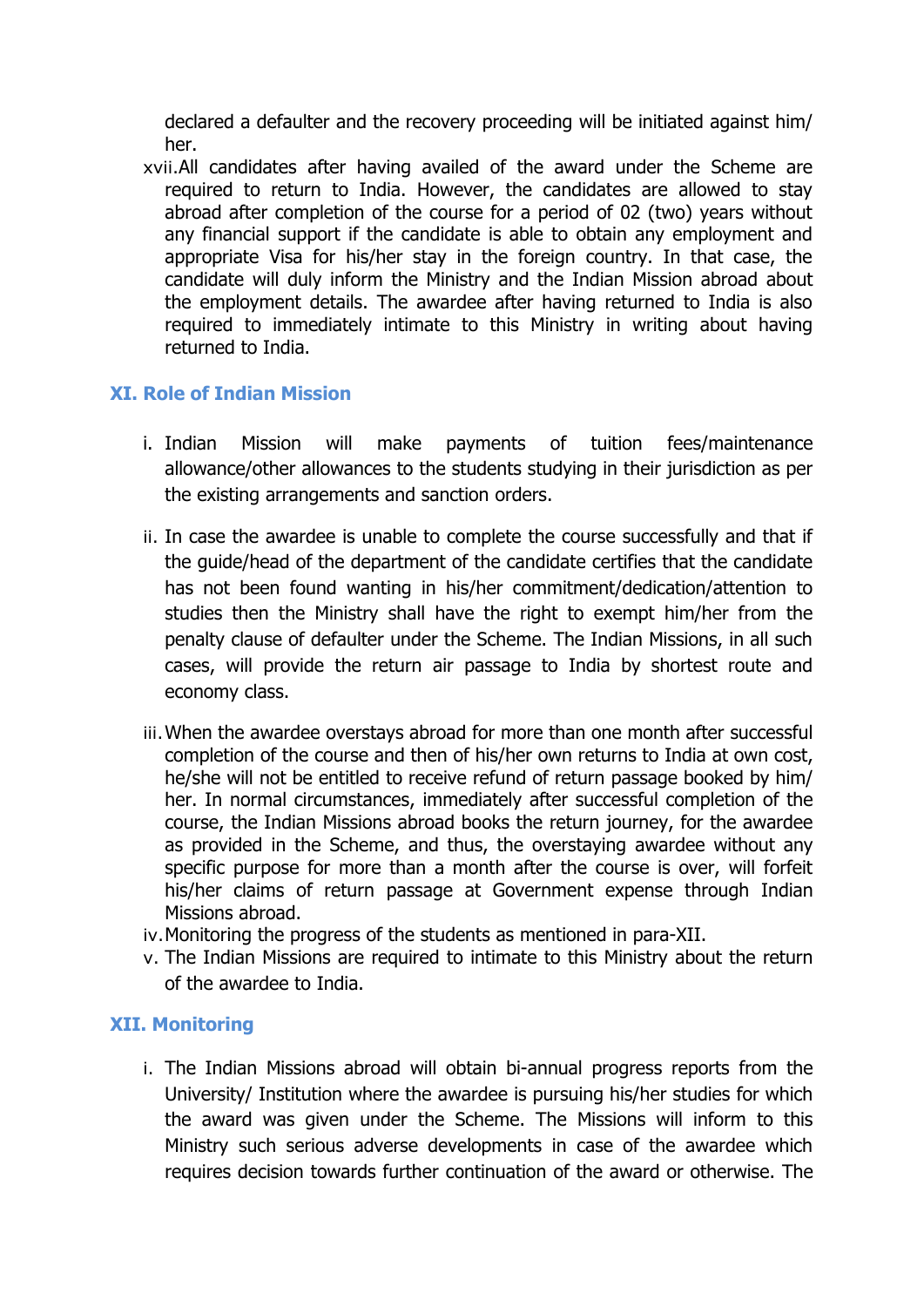Missions will, however, keep on advising such awardees to put serious efforts in improving their achievements that are not seen to be up to the mark as reflected in their said bi-annual progress reports and they may also be reminded that financial assistance under the Scheme is not extendable beyond the stipulated period under the Scheme.

- ii. The payment of Maintenance Allowance is linked with furnishing of progres report. For first semester/six months, the maintenance allowance may be paid to the scholarship awardee in the first instance as an advance. Thereafter, the maintenance allowance for the next semester/six months may be paid only after receipt of the satisfactory progress report of the awardee for first six months/ semester.
- iii. Provision of Administrative Expenses:- For proper monitoring and implementation of the Scheme and portal www.nosmsje.gov.in, a Programme Monitoring Unit (PMU) may be set up under the Scheme by engaging a small team of suitable persons. For meeting up such administrative expenses @1.5% of the Budget Allocation may be made which may inter alia include engagement of the suitable persons or technical experts, development of further modules of the portal, travelling, organising meetings/Conference etc., any other essential expenditure required for implementation, evaluation or improvement of the Scheme etc.

| S.<br>No. | <b>Type of Assistance</b>                                  | United States of America (USA) & United<br>other countries except UK                                                                                                                                    | <b>Kingdom</b><br>(UK)                   |
|-----------|------------------------------------------------------------|---------------------------------------------------------------------------------------------------------------------------------------------------------------------------------------------------------|------------------------------------------|
| 1.        | Annual Maintenance 15400 US Dollars<br>Allowance           |                                                                                                                                                                                                         | Great<br><b>British</b><br>9900<br>Pound |
| 2.        | Contingency<br>Allowance                                   | 1500 US Dollars                                                                                                                                                                                         | 1100 Great<br><b>British</b><br>Pound    |
| 3.        | Tuition Fees                                               | Actual as charged                                                                                                                                                                                       |                                          |
| 4.        | Nisa Fees                                                  | Actual visa fees in Indian Rupees                                                                                                                                                                       |                                          |
| 5.        | Medical<br>Premium                                         | Insurance Actual as charged                                                                                                                                                                             |                                          |
| 6.        | <b>Incidental</b><br>Allowance<br>&<br>Equipment Allowance | Journey 20 US Dollar for each or its equivalent in Indian Rupees                                                                                                                                        |                                          |
| 7.        | Poll Tax                                                   | Actual as charged                                                                                                                                                                                       |                                          |
| 8.        | Air Passage                                                | Air passage from India to the nearest place to the<br>educational institution and back to India, by economy<br>class and shortest route in arrangements with the<br>national carrier, will be provided. |                                          |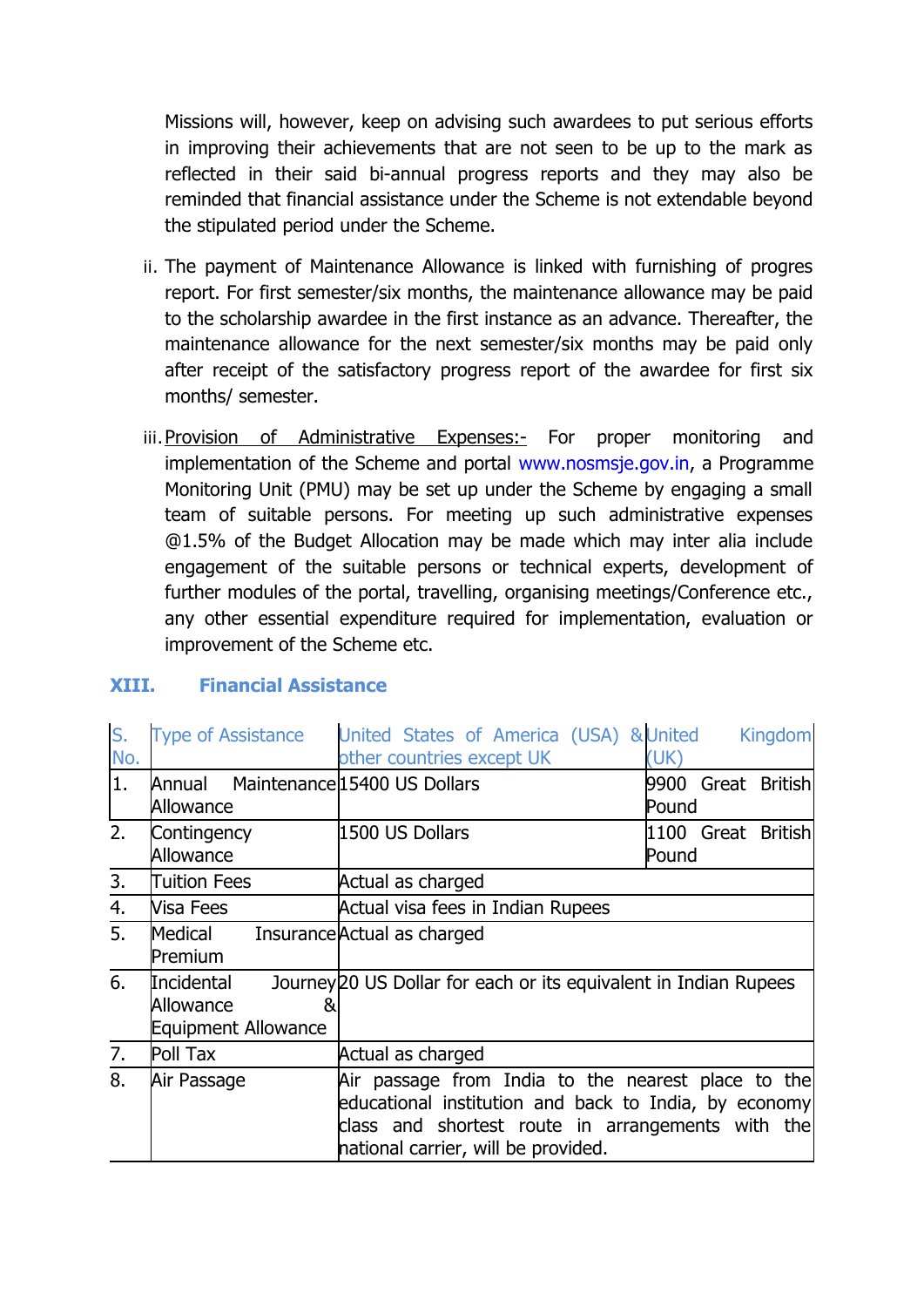Note: (i) The Contingency allowance is allowed for books/essential apparatus/ study tour/ travel cost for attending subject related conference, workshops etc./ typing and binding of thesis etc and the fees charged by the University/ Institutions which are directly related to the studies of the Scholarship Awardees such as Student Service Fees, Student Amenity Fees, Student Service and Amenity Fees, Registration Fees, Examination Fees, Enrollment Fees, Library Fees etc. However, the fee for English or any other Language courses either before joining of the course or during the course is not allowed.

(ii) Second or Coach Class railway fare from the port of disembarkation to the place of study and back. In case of far flung places not connected by rail, bus fare(s) from the place of residence to the nearest railway station, actual charge of crossing by ferry, air fare to the nearest rail-cum-air Station and/or second class railway fare by the shortest route to the port of embarkation and back will be permissible. The mode of disbursement of above listed financial assistance will be decided by Government of India and Indian Missions abroad.

(iii) The awardees are permitted to supplement their prescribed allowances by undertaking Research/ Teaching Assistant-ship.

#### **XIV. Duration of Award with Financial Assistance**

i) The prescribed financial assistance will be provided upto completion of the course/research or the following period, whichever is earlier:-

> Ph.D. -- 04 years (Four years) Master's Degree -- 03 years (Three years)

ii) The extension of stay beyond prescribed period for levels of courses as mentioned above, may be considered without financial assistance of any kind except the air passage to return to India, if and only if recommendation of the competent concerned authority in the educational institution/ university as well as the Indian Mission abroad is received certifying that such an overstay for a specified period, is absolutely essential for facilitating the candidate to complete the course. The final decision in this regard will, however, rest with the Government of India alone.

#### **XV. Jurisdiction of the Scheme**

The jurisdiction of the Scheme is upto providing prescribed financial support to the selected candidates for pursuing higher education in the specified subjects.

#### **XVI. Default under the Scheme**

In case a candidate pursuing studies abroad violates any of the terms and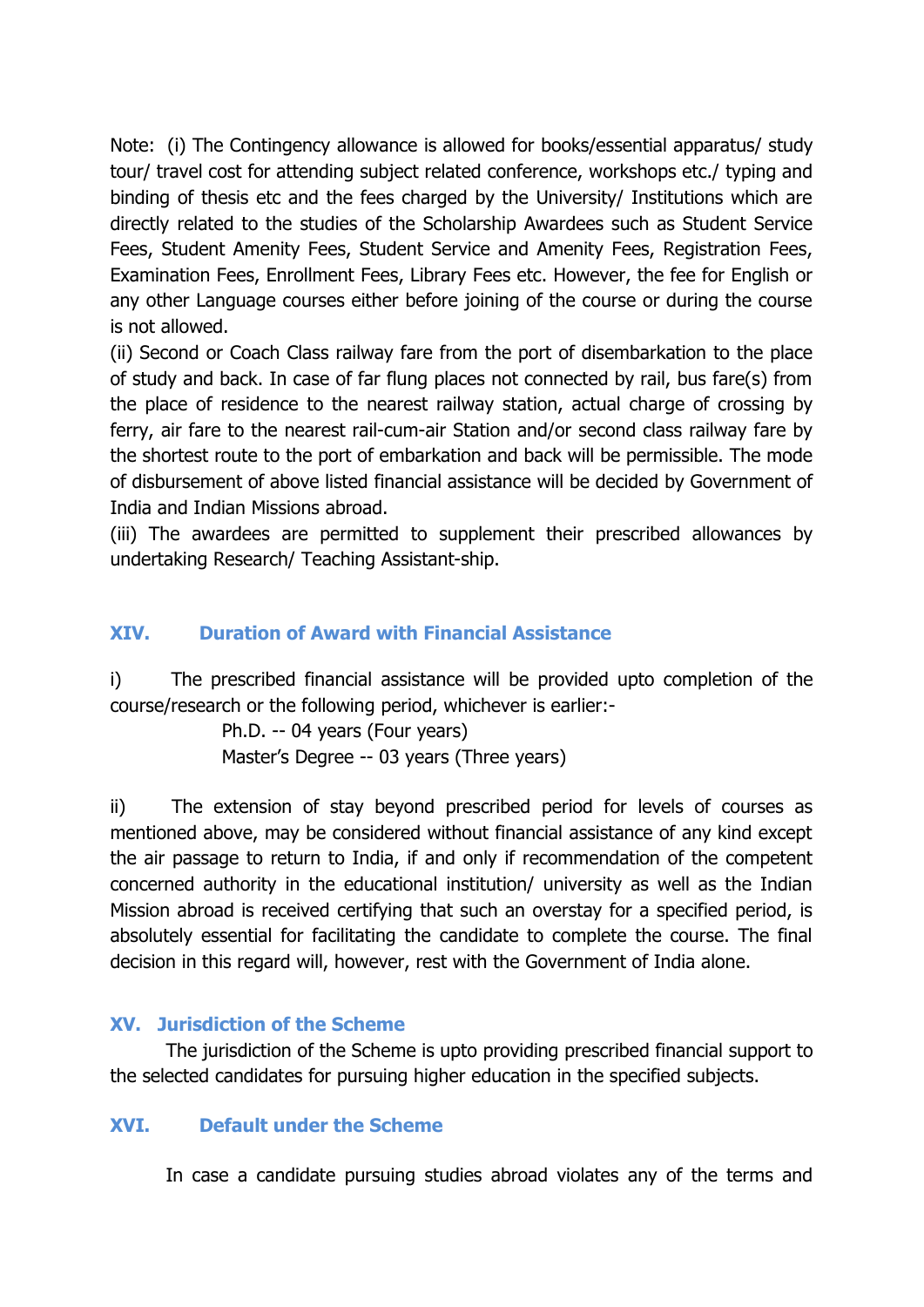conditions of the bonds executed by him/her and that the educational Institution/ University intimates the Indian Mission abroad about his/her adverse reports on studies and/or conduct and/or that the candidate leaves for any other country or absconds or joins any other university or course/programme or/and returns to India in case of exigency without intimating the Indian Mission abroad, he/she will be declared defaulter and will become liable for refund of entire amount spent on him/her along with the interest which will be 12% per annum and in case an awardee fails to repay the amount within six months from the date on which a demand for such refund is made, penal interest at the rate which is 2.5% higher than the above normal rate of interest on the outstanding amount would be charged. If the awardee fails to repay such amount along with interest thereon in the manner decided by Government of India, his/her sureties who have executed bonds, will be liable to pay the entire amount failing which the District Collector of the concerned district will realize the amount as arrears of land revenue.

#### **XVII. Furnishing of False Information**

If any candidate has furnished any false information/document and is established as false, he/she will be debarred from the award and if he/she has availed of it or is availing, an action will be initiated for recovery of the amount spent with 15% compound interest thereon. Such candidate will also be black listed for future and the employed candidate will also have to face departmental action for such act, for which the Government of India will take up the matter with the respective employers. The respective employers are, therefore, also requested to carefully go through contents of application of their employees before giving NOC to the applicant. The employers are also free to insist on candidates employed by them to execute such bonds with them, as they deem fit and necessary and in accordance with their rules and regulations in such cases.

#### **XVIII. Litigation**

Any litigation on matters arising out of this Scheme in India will be subject to sole jurisdiction of the courts situated in Union Territory of Delhi. The litigation arising abroad will be attended to by the Indian Missions abroad.

#### **XIX. Relaxation to any Clause of the Scheme**

Modification/Relaxation in the guidelines of the Scheme, except the financial norms may be considered and decided by the Minister of Social Justice and Empowerment. Financial parameters may be changed in consultation with the Department of Expenditure.

#### **XX. Passage Grants**